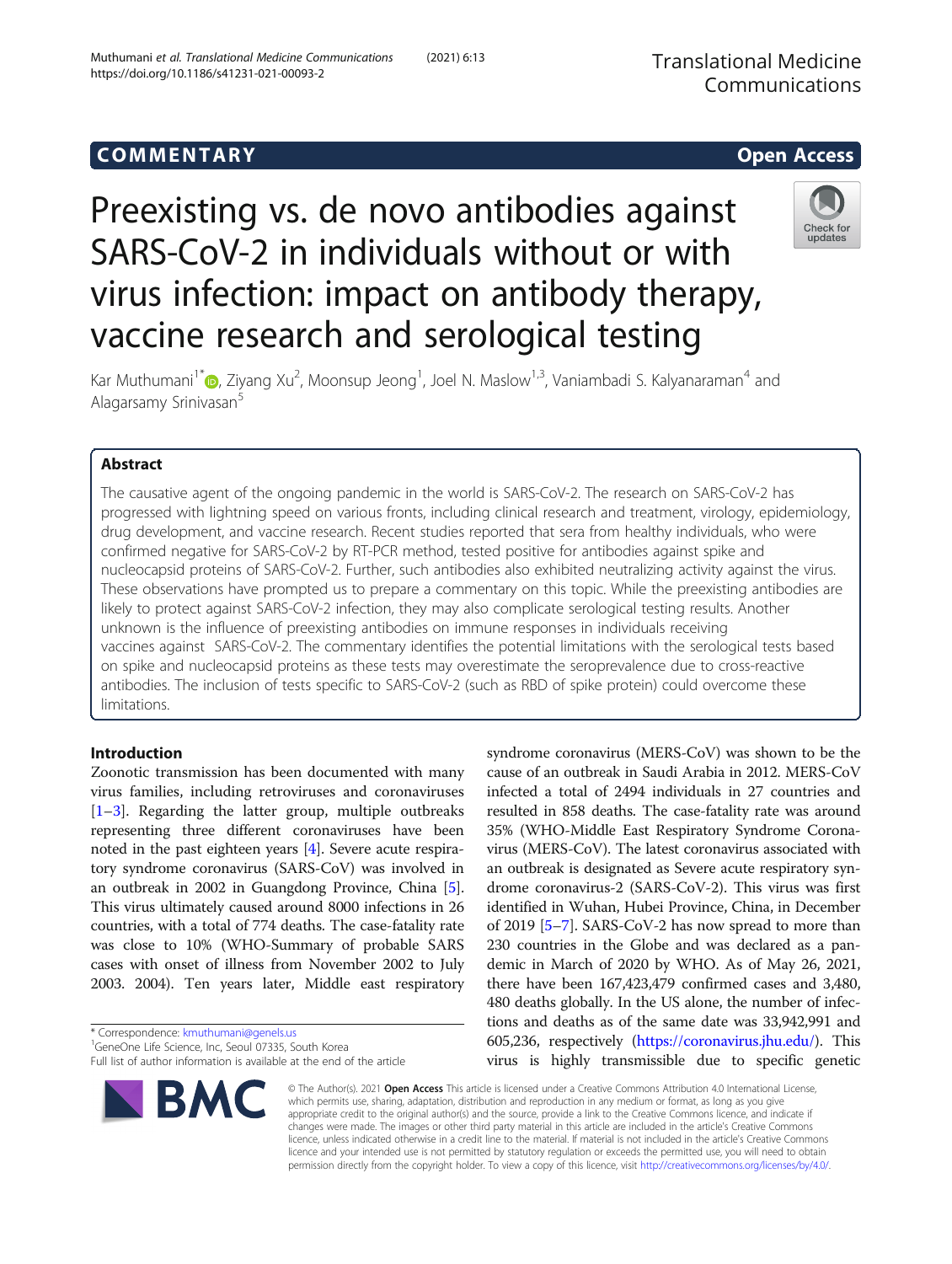features that promote higher affinity binding to human receptors, as compared to SARS-CoV and MERS-CoV. Moreover, subsequent mutations in the virus that have arisen during the pandemic, including a specific mutation in the S protein residue 614 from aspartic acid (D) to glycine (G), have increased viral transmission potential [[8](#page-5-0)–[12](#page-6-0)]. In addition to these three pathogenic coronaviruses, four less virulent viruses in the coronavirus family are associated with self-limited upper respiratory tract infections in humans. Of these, HCoV-OC43 and HCoV-229E were identified in the mid-1960s [[13](#page-6-0), [14\]](#page-6-0). HCoV-NL63 and HCoV-HKU1 have been isolated in 2004 and 2005, respectively [[15](#page-6-0), [16\]](#page-6-0).

Currently, a combination of five viruses (OC43, 229E, NL63, HKU1 and SARS-CoV-2) are circulating in the population worldwide. In addition, two viruses (SARS-CoV and MERS-CoV) have been associated with limited outbreaks that were geographically contained. This scenario poses key questions pertinent to understanding the pathogenesis and therapeutic options for SARS-CoV-2. This is based on the notion that prior infections with closely related viruses in people could have a tremendous influence on the infection and disease course of other viruses. There are multiple questions related to the impacts of infections by closely related viruses: i) whether prior infection with a related non-pathogenic coronavirus may provide some level of protection towards subsequent infection by another member of the same virus family due to the preexisting immunity elicited by homologous genes; ii) conversely, whether prior infection with a non-pathogenic coronavirus has the potential to induce immune activation worsening the clinical course of disease or whether, the in vitro phenomenon of antibody-dependent enhancement of virus infection, shown for other viruses [\[17](#page-6-0)–[25\]](#page-6-0) could occur in vivo to accelerate viral replication; iii) or whether co-infection with different coronaviruses could increase pathogenicity resulting from either additive or synergistic effects; additionally, from a diagnostic perspective, iv) whether antibody responses against a prior non-pathogenic coronavirus could result in false-positive serological tests meant to screen for targeting SARS-CoV-2. In this regard, Sagar et al. (2021) reported that individuals infected with related common cold coronaviruses exhibited less severe COVID-19 disease, suggesting preexisting immune responses may mitigate the severity of the disease [[26\]](#page-6-0).

The work carried out by investigators on different viruses over the years have provided answers to the questions mentioned above [\[26](#page-6-0)–[29\]](#page-6-0). In the context of the current pandemic, we are facing a similar situation with coronaviruses as there are multiple viruses known to infect humans. The purpose of the commentary is to connect the ongoing serological studies on COVID-19

patients to the following areas: i) influence of preexisting immunity on the extent and breadth of immune responses in individuals with SARS-CoV-2 infection in comparison to individuals who received vaccines; ii) cross-reactive antibody responses due to shared epitopes among related viruses; iii) cross-reactive humoral responses due to molecular mimicry; iv) issues with prevalence studies due to cross-reactive antibodies.

# Pre-existing antibodies in the individuals against SARS-CoV-2 in the absence of virus infection

In the area of serological testing, sera collected from pre-pandemic days have generally been used as controls. However, some sera in this group showed high reactivity towards spike and nucleocapsid proteins of SARS-CoV-2. It was suggested that the cross reactivity observed may likely be due to the individuals' exposure to the related coronaviruses. This has been the subject of several studies [[30](#page-6-0)-[35](#page-6-0)]. Ng et al. recently reported that healthy individuals, who were confirmed as negative for SARS-CoV-2 infection by RT-PCR, have been shown to harbor cross-reactive antibodies against the spike protein of SARS-CoV-2 by a flow cytometry-based assay [\[32](#page-6-0)]. The antibodies found in healthy individuals were primarily of IgG isotype and are more prevalent among children than adults. The antibodies noted in healthy individuals were primarily reactive against the spike protein S2 subunit that mediates viral fusion between the viral and host cell membranes and has greater level of sequence conservation than the S1 subunit involved in cellular receptor binding. The cross-reactive antibodies in healthy individuals were found to exhibit neutralizing activity against live SARS-CoV-2 virus and pseudotype virus assays, thus suggesting possible protective or disease ameliorating potential  $[36-38]$  $[36-38]$  $[36-38]$  $[36-38]$  $[36-38]$ . The antibodies present in the sera of SARS-CoV-2 infected patients showed IgG, IgM, and IgA antibodies against spike protein. Further, antibodies showed cross-reactivities towards other members such as SARS-CoV and OC43 but not with NL63 and 229E [[39\]](#page-6-0). Majdoubi et al. (2021) reported that about 90% of uninfected adults showed cross-reactive antibodies against spike protein, receptor-binding domain (RBD), N-terminal domain (NTD), or nucleocapsid protein [\[40](#page-6-0)]. Peptide array covering the proteins encoded by SARS-CoV-2 genome showed reactivity specific to spike and to conserved nonstructural viral proteins. The preexisting immunity in the form of antibodies (IgA, IgM, and IgG) in milk in individuals negative for virus infection is shown to be related to the infections with OC43 and 229E. While IgG was specific to S2, both IgA and IgM were reactive to S1 and S2 of spike protein [\[41](#page-6-0)]. The profiling of sera from 43 individuals for immune responses against different coronaviruses indicated that preexisting immunity was directed to NL63 and HKU1.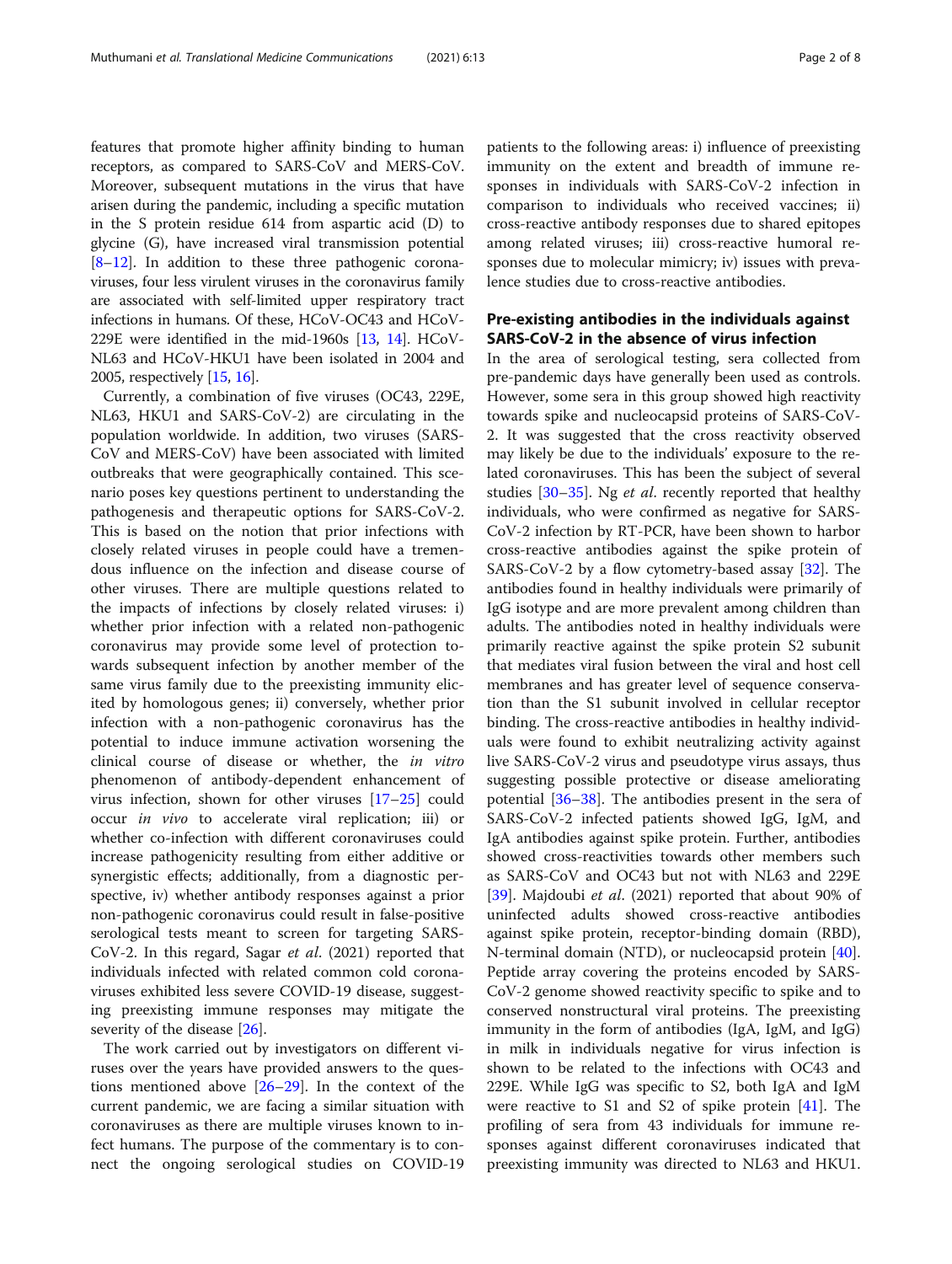This status had no influence on the antibody response against SARS-CoV-2 [[42\]](#page-6-0). Similarly, the findings of Simula et al. (2020) showed that antibodies against NL63 have the potential to cross-react against SARS-CoV-2 spike protein [[43](#page-6-0)]. The preexisting humoral responses against SARS-CoV-2 were also reported to be against N and spike proteins  $[44, 45]$  $[44, 45]$  $[44, 45]$  $[44, 45]$ . The presence of preexisting antibodies in healthy individuals is further evidence that intravenous immunoglobulin (IVIg) derived from healthy donors showed positivity to SARS-CoV-2 antigenic epitopes likely resulting from epitopes of common cold coronaviruses [\[46](#page-6-0)].

Shrock *et al.* (2020) also recently reported crossreactive antibodies against the ORF1 protein in the sera from pre-COVID-19 healthy controls using virscan approach involving peptides representing genomes of several members of the coronavirus family including SARS-CoV-2 [[47\]](#page-6-0). In this study, antibodies against spike protein were not detected, possibly be due to the assay format. Again, whether such antibodies mitigate disease due to SARS-CoV-2 is unknown. It may require population-based studies that investigate stored sera (such as from blood banks) to determine the relative risk for infection and severe disease as a function of antibody titers and target antigens.

Importantly, it would be of interest as to whether protective epitopes or antigenic regions could be defined through: i) elucidating the nature of epitopes targeted by pre-existing antibodies in the healthy individuals without SARS-CoV-2 infection; ii) comparing amino acid sequences of the potential epitopes among human coronaviruses for homology, and with respect to viral variants appearing during the pandemic iii) determining the difference in the repertoire of humoral responses induced by modified recombinant spike proteins in comparison to the unmodified spike proteins. However, determination of the relevance of preexisting sero-reactivity necessitates determining whether reactive serological tests represent actual exposure to SARS-CoV-2 infection or arise from molecular mimicry to other Coronaviruses.

# Cross-reactivities resulting from shared epitopes?

The complete genome sequence of SARS-CoV-2 became available in the middle of January 2020. The genome wide pairwise comparison shows 79.6% and 50% homology to SARS-CoV and MERS-CoV, respectively [\[48](#page-6-0)]. The homology at the spike protein level between SARS-CoV-2 and SARS-CoV shows 75%, 64%, 90%, 51%, and 50% for full length protein, S1 RBD, S2 fusion domain, S1 NTD, and S1 RBM, respectively [[12,](#page-6-0) [49](#page-6-0)]. Based on the information available regarding experimentally verified epitopes in SARS-CoV, Ahmed et al. analyzed SARS-CoV-2 sequence for predicting potential epitopes [[48\]](#page-6-0) revealing 49 epitopes which are identical between SARS-CoV-2 and SARS-CoV. Of the 49 epitopes, 23 are located in the S protein, and 20 of the 23 epitopes fall in S2 subunit region. The second-largest number of crossreactive epitopes mapped to the N protein (22 epitopes), while the last 4 were within the M protein. Grifoni et al. analyzed and predicted the dominant epitope regions in SARS-CoV-2 based on SARS-CoV and other related viruses [\[50](#page-6-0)]. The predicted conserved epitopes in the SARS-CoV-2 S protein regions comprised of fragments at the following amino acids positions: 287–317, 524– 598, 601–640, 802–819 and 888–909; and the epitopes in N protein were located at the following positions 42– 62, 153–172 and 355–401. Forcelloni *et al.* reported on the conservation of epitopes in spike and nucleoprotein of coronaviruses [[51\]](#page-6-0). The C-terminal region of the spike protein and the nucleoprotein RNA binding (41–186 aa) and dimerization (258–361 aa) domains harbor B and T cell epitopes which may provide protection against other members of coronaviruses [\[51](#page-6-0)]. Therefore, antibodies against these conserved epitopes may result in crossreactivity in antibody assays.

# Presence of antibodies against S protein in individuals without SARS-CoV-2 infection: result of potential molecular mimicry

The reports of autoimmune and inflammatory diseases in SARS-CoV-2 infected patients suggested that potential homologous regions in SARS-CoV-2 protein and cellular proteins may lead to such conditions. Molecular mimicry is a well-established phenomenon when proteins encoded by distinct or unrelated genes share similar structures [[52](#page-6-0)]. Such structures may be due to conformational features or homology at the primary amino acid sequence level. Based on this, there is a possibility that cross reactive antibodies in healthy individuals without SARS-CoV-2 infection could be the result of molecular mimicry with other coronaviruses and cellular genes. Several groups reported that a significant homology was noted between the macrodomain of SARS-CoV-2 nsp3 and ADP-ribose glycohydrolase MACROD1, MACROD2, protein mono-ADP-ribosyltransferase PARP14 and PARP 9 [\[53](#page-6-0)]. Hwa et al. (2007), based on the analysis of homology between spike protein of SARS-CoV and human cellular proteins, provided evidence in support of molecualr mimicry [[54](#page-6-0)]. This analysis identified residues 199–254, 658–715, 893– 951, and 1127–1184 exhibited homology with hydroxy acid oxidase, human golgi autoantigen, Angrgm 52, and pallidin, respectively. The peptides derived from these regions of spike (D01, aa 199–210; D07, aa 927–937; D08, aa 942–951) showed reactivity towards the sera from SARS-CoV patients. Further, it was shown that hyperimmune sera against D08 and D07 cross reacted with human A549 cells and D10 (aa 490–502) cross reacted with bradykinin [[54](#page-6-0)]. These studies suggest that homology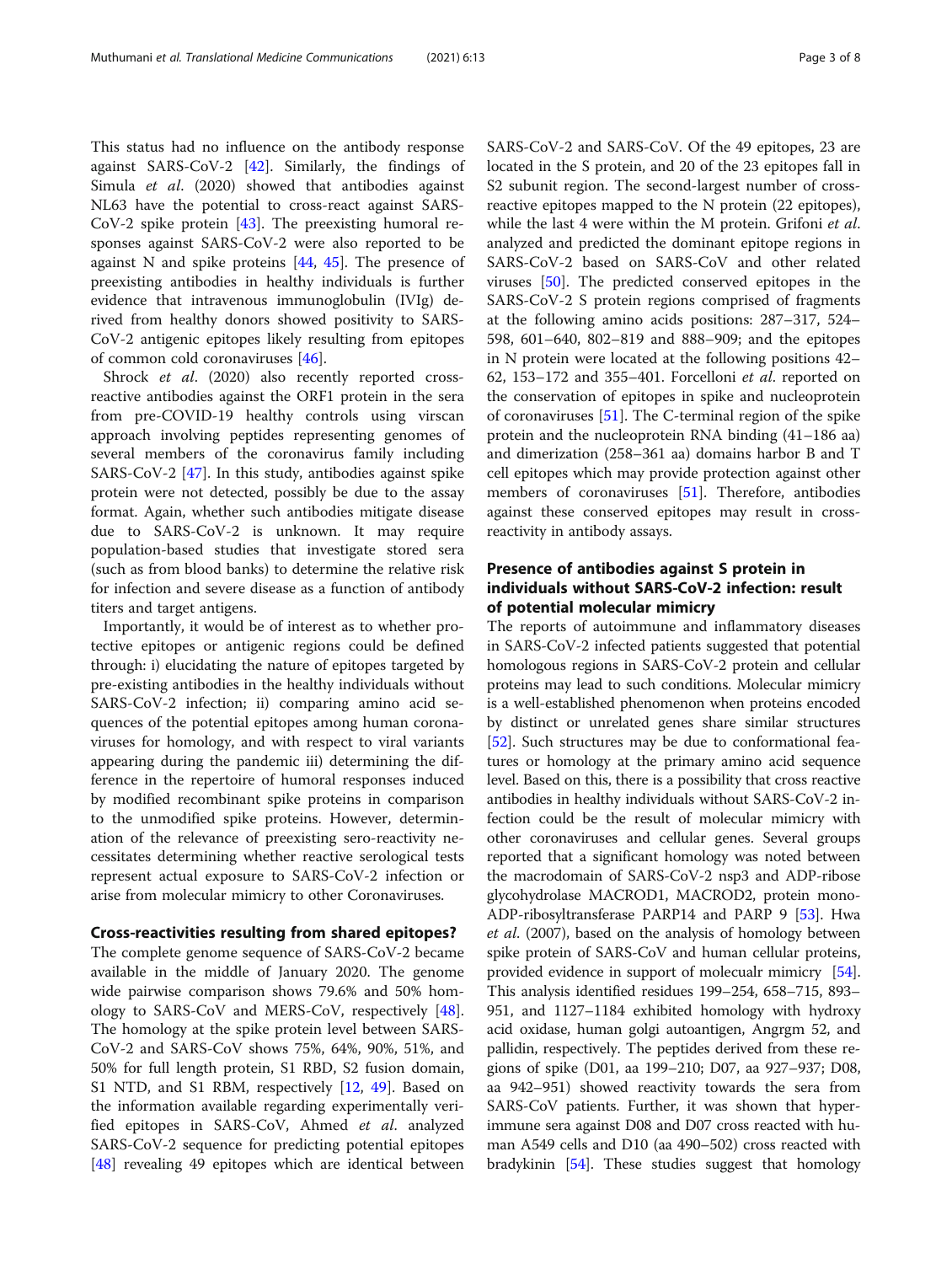region in cellular protein may lead to the induction of autoantibodies in healthy individuals upon infections by coronaviruses. These autoantibodies are likely to be recognized by the S2 domain of spike protein of SARS-CoV-2 [[55](#page-6-0)]. Vojdani et al. (2021) reported that 28 out of 55 tissue antigens showed reactivities towards monoclonal antibodies (spike and nucleoprotein) and polyclonal antibodies (E and M) against SARS-CoV-2 proteins [\[56\]](#page-6-0). It was further noted that the amino acid sequence similarities between SARS-CoV-2 and cellular proteins including Mitochondrial M2, F-actin and TPO were the source of reactivities. Recently, Qiang et al. (2021) showed high homology between a segment (YNYLYR) in RBM and the epitope sequence NDALYEYLRQ of several monoclonal antibodies against tetranectin. The two tetranectin monoclonal antibodies were shown to bind RBM with a KD of 17.4 and 62.8 nM, respectively [[57](#page-6-0)].

## Impact on antibody therapy and vaccine research

Monoclonal antibody therapy or convalescent plasma therapy is currently used to treat individuals infected with SARS-CoV-2. The goal is to competitively interfere with the binding between the spike protein S1 domain and the ACE2 receptor [\[58](#page-7-0)–[61\]](#page-7-0). It is also possible that antibodies to S2 subunit of the spike protein could also interfere with the infection process through blocking at the level of viral and cell membrane fusion. It was recently reported that polyclonal antibodies present in convalescent COVID-19 patients showed neutralizing activity against the virus. This has been the basis for the use of convalescent plasma for the treatment of patients with severe COVID-19 disease [[62](#page-7-0), [63](#page-7-0)]. This approach has been granted emergency use authorization in several countries. Interestingly, healthy individuals with possible exposure to common cold coronaviruses may also contain antibodies with neutralizing activity [\[32,](#page-6-0) [64\]](#page-7-0) potentially expanding the pool of "therapeutic" serum donors.

While the potential therapeutic benefit of convalescent serum and, by definition, neutralizing monoclonal antibodies targeting S1 protein is based on interfering with viral adherence to the ACE2 receptor, the studies by Ng *et al* also suggest that S2 protein reactivity in convalescent sera should be evaluated as a predictor for clinical success. The monoclonal antibodies targeting the S2 subunit should be evaluated for neutralizing activity and therapeutic benefit [[32\]](#page-6-0). Moreover, S2 is likely to require a greater degree of sequence conservation among virus variants, targeting this subunit may avoid potential viral escape through mutation in the S1 binding domain. The recent demonstration of cellular immune responses in patients who recovered from COVID-19 suggest that induction of a combination of humoral and cellular immune responses may be useful for optimal protective effect  $[65-67]$  $[65-67]$  $[65-67]$  $[65-67]$ . This is also evident in the studies with mRNA, vectored viral and inactivated viral vaccines [[68,](#page-7-0) [69\]](#page-7-0).

In light of preexisting immunity against SARS-CoV-2 in the general population, answers to the following questions would benefit vaccine studies: i) are there safety concerns for administering vaccines to individuals with preexisting immunity?; ii) do the individuals with preexisting immunity show elevated levels of immune responses in comparison to naïve individuals?; iii) do the individuals with preexisting immunity require only one dose of vaccine instead of the required two doses regimen in the case of approved Pfizer-BioNTech and Moderna mRNA vaccines? Assis et al. (2021) reported that individuals with prior exposure to the virus generated a high antibody response to spike protein in comparison to the individuals without prior exposure. It is not known whether individuals infected with related viruses generate a similar response [\[70\]](#page-7-0).

# Impact of antibody cross-reactivity on serology tests

The tests that examine antibodies as biomarkers have been generally carried out in the groups including virus infected individuals with mild, moderate and severe disease symptoms, convalescing patients, asymptomatically infected individuals, and general population. However, the validation of antibody tests utilized sera from healthy individuals as negative controls which were collected during pre-pandemic days but recent publications have shown the presence of cross-reactive antibodies against the ORF1 and spike proteins of other Coronaviruses [[32,](#page-6-0) [47\]](#page-6-0) in addition to the highly homologous core N protein. This is not surprising since the members of the coronavirus family infecting humans are closely related. Several investigators have reported on the appearance of antibodies to SARS.Cov2 proteins in the blood/ sera after the onset of symptoms in SARS-CoV-2 infected individuals [[67](#page-7-0), [71,](#page-7-0) [72](#page-7-0)]. The general trend has been that IgM and IgA antibodies appear in the first week after the onset of symptoms and IgG antibody appears in the second week, though there are also reports on its appearance in the first week [[9](#page-5-0), [73](#page-7-0)–[77\]](#page-7-0). Due to cross-reactivity, tests measuring antibodies may not serve as tests for the diagnosis of COVID-19. It has been shown, however, that serological tests serve as adjunct tests for the diagnosis in situations where patients with the designated symptoms are negative for SARS-CoV-2 by RT-PCR [[78](#page-7-0)–[80\]](#page-7-0). Serological antibody tests are important for evaluating disease incidence and seroprevalence evaluation in the population. The prevalence rates were found to be in the range of 1-5% depending on the country and location selected for analysis [[10](#page-6-0), [67\]](#page-7-0). Specifically, viral structural proteins such as spike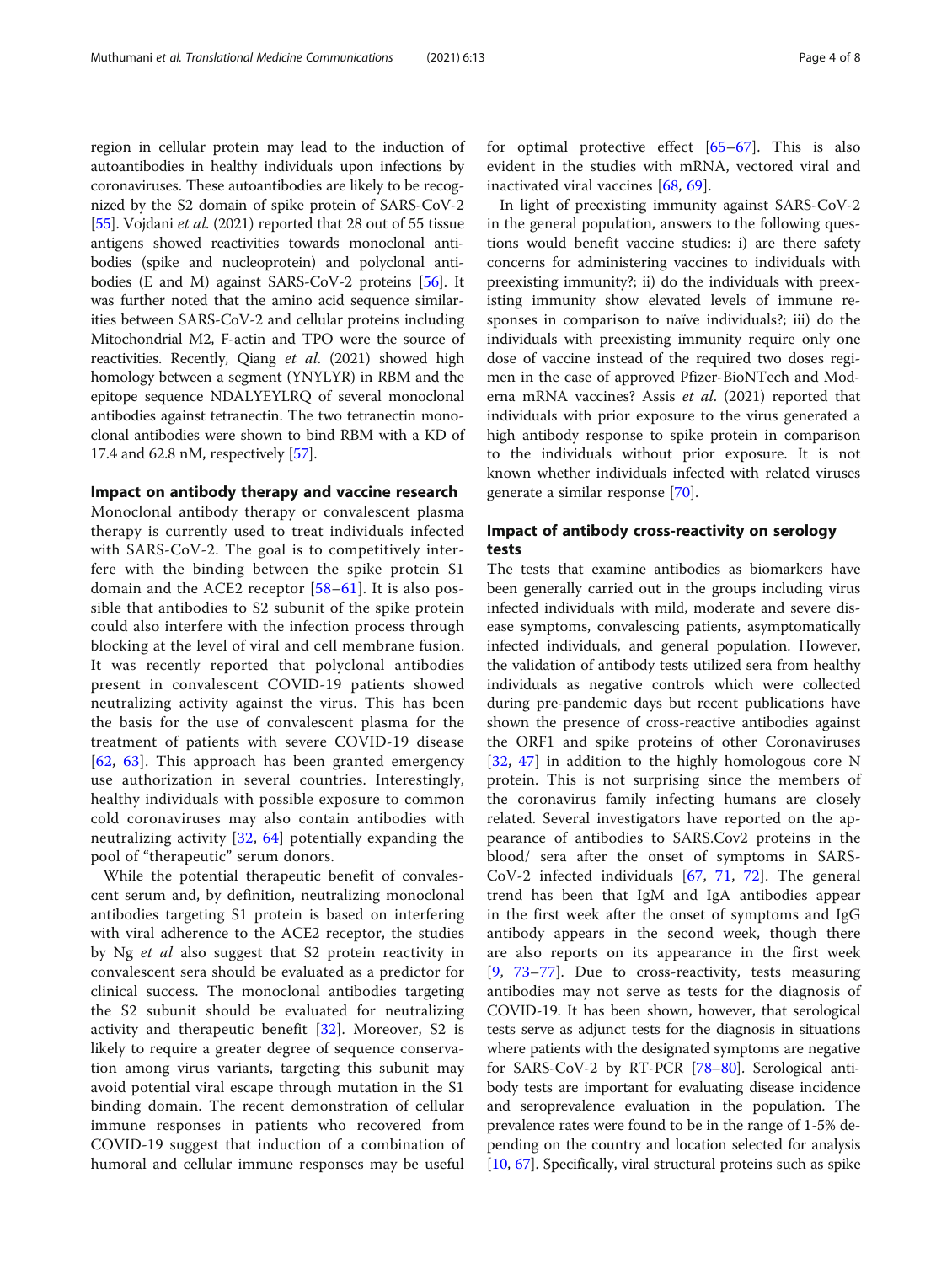

and N have been used as substrates for evaluation of antibodies (Fig. 1). While results could be readily generated from these assays (ELISA and immunochromatography), their interpretation may not be as straightforward if the individuals tested had previously been exposed to a related virus [[67](#page-7-0)].

For example, if an individual is exposed to common cold coronaviruses, the antibodies elicited in response to such infections are likely to cross react with SARS-CoV-2 encoded proteins due to homology between these viruses. In support of this, recent studies demonstrated preexisting antibodies against SARS-CoV-2 proteins in healthy individuals without SARS-CoV-2 infection [\[32](#page-6-0)]. It should be mentioned that such preexisting humoral responses may lead to overestimation of the prevalence rates in the population (Fig. [2\)](#page-5-0). Though SARS-CoV and MERS-CoV infections have been confined to fewer countries and have not been actively in circulation, the

situation with common cold human coronaviruses is different. Currently, there are commercial kits in the market that measure antibodies in the sera using only the N protein as the substrate. Hence, the incidence and prevalence estimation studies should be carried out with antigenic substrates that have the least homology with related coronaviruses.

# Summary

In summary, several studies have reported that individuals may have pre-existing antibodies to recently emerged SARS-CoV-2 prior to the outbreak due to infections with related common cold coronaviruses, homology in the primary amino acid sequences of proteins encoded by these viruses, and molecular mimicry in the important antigenic targets. On the one hand, such antibodies may prove to be extremely beneficial by providing pre-existing protective immunity to the hosts when they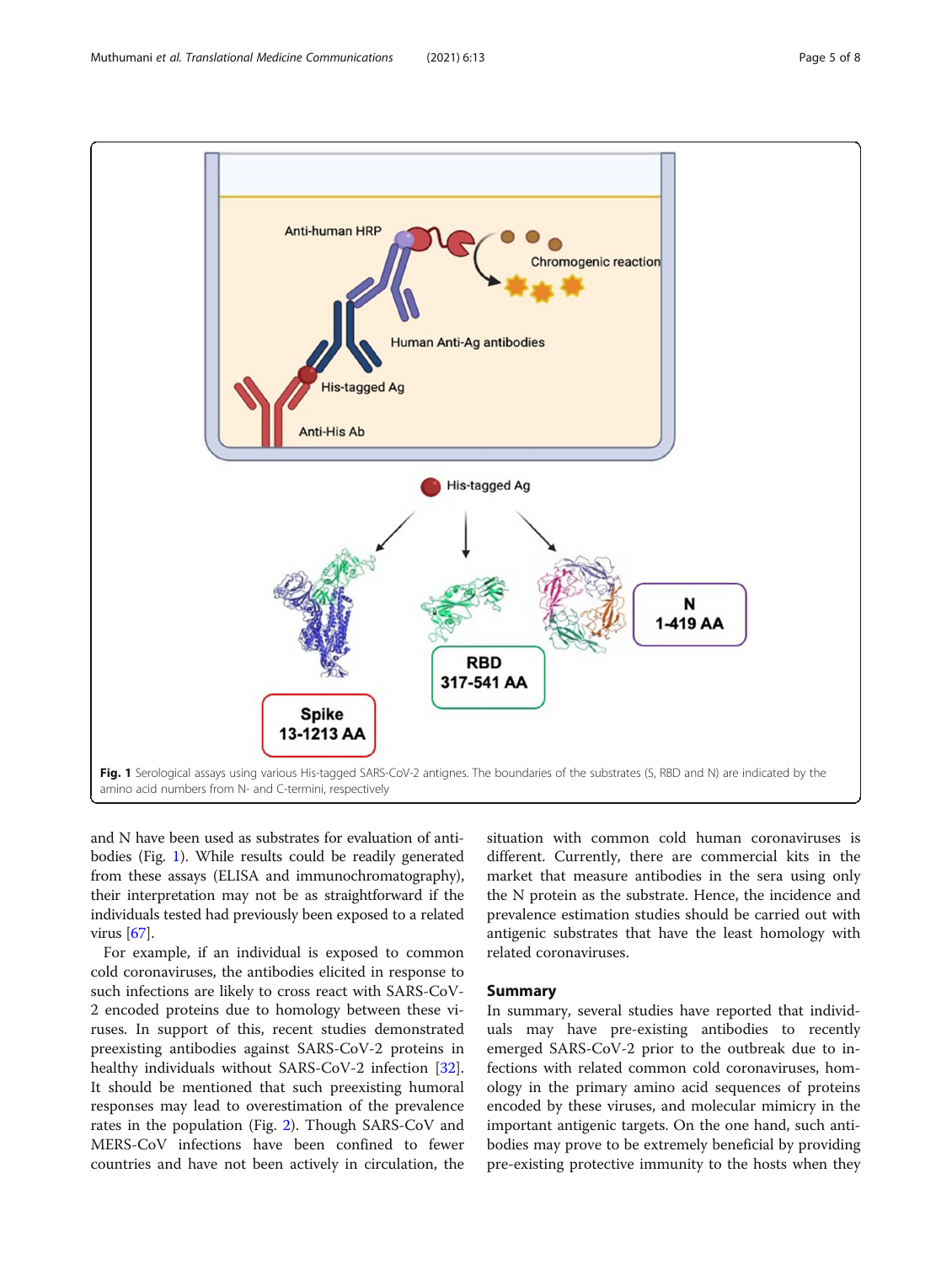<span id="page-5-0"></span>

bind to the conserved neutralizing epitopes on the S2 domain of the spike protein. On the other hand, they can also represent a challenge through potential antibodymediated enhancement, which can exacerbate the severity of the infection by the emerging coronavirus, but this has not yet been well-described in humans in the case of SARS-CoV-2. Additionally, these pre-existing antibodies may serve as a confounding factor and render it hard to study true prevalence of infection in a population through the use of routine serological assays. Future studies to further characterize the epitope-specificity and neutralization potential of these cross-reactive antibodies are clearly of great importance to mitigate the current COVID-19 pandemic and to prevent possible future coronavirus outbreaks.

### Acknowledgments

The graphical picture in the figure was created with BioRender.

## Authors' contributions

KM, ZX, and AS conceived the concept and wrote the manuscript. MJ, JNM and VSK reviewed and edited the manuscript. The authors read and approved the final manuscript.

## Funding

Not applicable

## Availability of data and materials

The commentary is based on the published literature on SARS-CoV-2. The authors confirm that the data supporting the findings of this study are available within the article.

## **Declarations**

Ethics approval and consent to participate Not Applicable

#### Consent for publication

The authors listed participated in the preparation and approved the manuscript for publication.

#### Competing interests

The authors declare no competing financial interest.

#### Author details

<sup>1</sup>GeneOne Life Science, Inc, Seoul 07335, South Korea. <sup>2</sup>Perelman School of Medicine at the University of Pennsylvania, Philadelphia, PA 19104, USA. <sup>3</sup>Department of Medicine, Morristown Medical Center, Morristown, NJ 07960 USA. <sup>4</sup>IDC Diagnostics, Rockville, MD 20852, USA. <sup>5</sup>NanoBio Diagnostics, West Chester, PA 19382, USA.

# Received: 16 March 2021 Accepted: 6 June 2021 Published online: 01 July 2021

#### References

- 1. Sharp PM, Hahn BH. Origins of HIV and the AIDS pandemic. Cold Spring Harb Perspect Med. 2011;1(1):a006841.
- 2. Corman VM, Muth D, Niemeyer D, Drosten C. Hosts and sources of endemic human coronaviruses. Adv Virus Res. 2018;100:163–88.
- 3. Ye ZW, Yuan S, Yuen KS, Fung SY, Chan CP, Jin DY. Zoonotic origins of human coronaviruses. Int J Biol Sci. 2020;16(10):1686–97.
- 4. Zheng M, Song L. Novel antibody epitopes dominate the antigenicity of spike glycoprotein in SARS-CoV-2 compared to SARS-CoV. Cell Mo Immunol. 2020;17(5):536–8.
- 5. Zhu N, Zhang D, Wang W, Li X, Yang B, Song J, et al. A novel coronavirus from patients with pneumonia in China, 2019. N Engl J Med. 2020;382(8): 727–33.
- 6. Weiss P, Murdoch DR. Clinical course and mortality risk of severe COVID-19. Lancet. 2020;395(10229):1014–5.
- Lu R, Zhao X, Li J, Niu P, Yang B, Wu H, et al. Genomic characterisation and epidemiology of 2019 novel coronavirus: implications for virus origins and receptor binding. Lancet. 2020;395(10224):565–74.
- 8. Korber B, Fischer W, Gnanakaran S, Yoon H, Theiler J, Abfalterer W, et al. Spike mutation pipeline reveals the emergence of a more transmissible form of SARS-CoV-2. bioRxiv. 2020. [https://doi.org/10.1101/2020.04.29.](https://doi.org/10.1101/2020.04.29.069054) [069054](https://doi.org/10.1101/2020.04.29.069054).
- 9. Li YC, Bai WZ, Hashikawa T. The neuroinvasive potential of SARS-CoV2 may play a role in the respiratory failure of COVID-19 patients. J Med Virol. 2020; 92(6):552–5.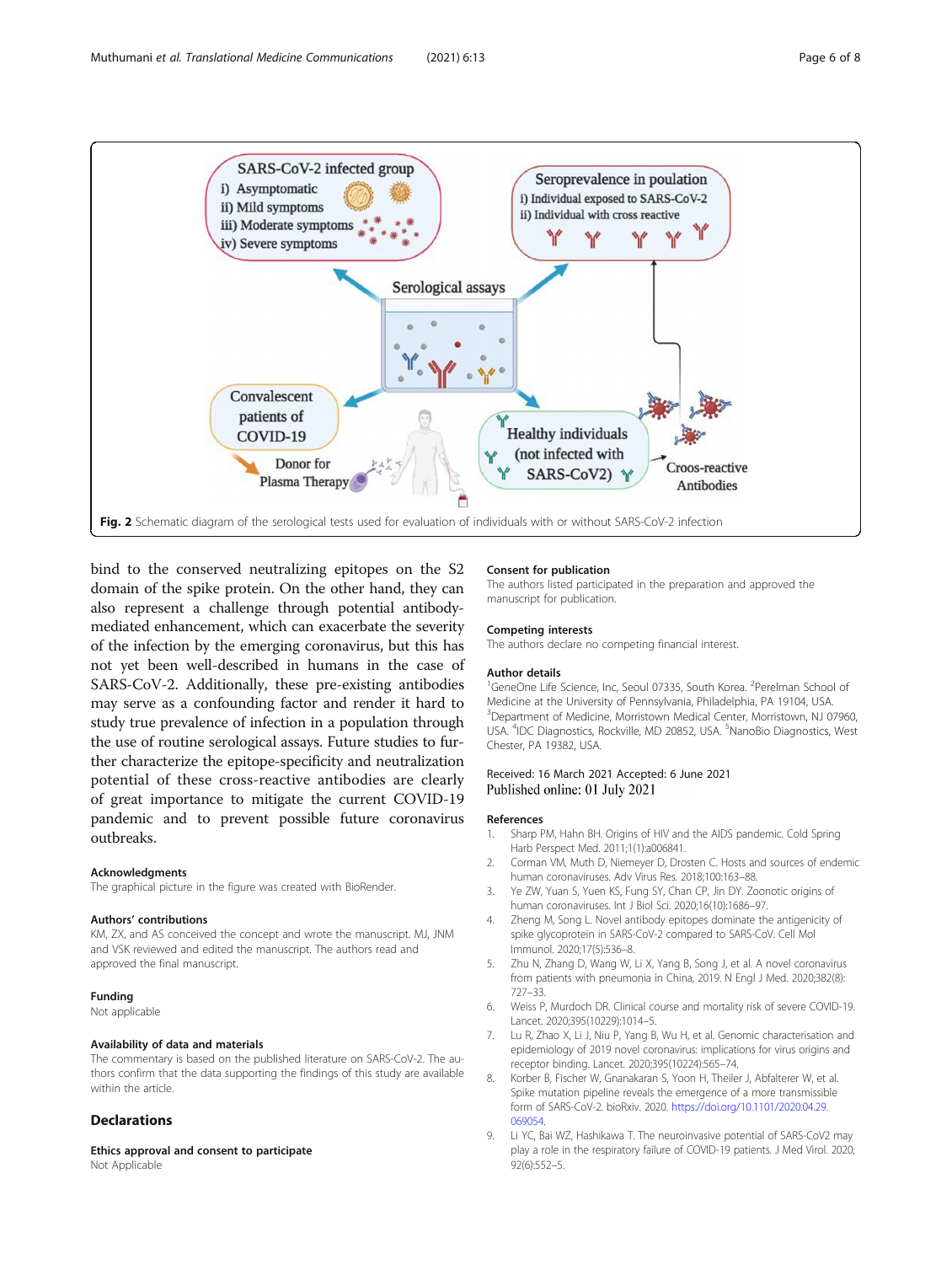- <span id="page-6-0"></span>10. Shi R, Shan C, Duan X, Chen Z, Liu P, Song J, et al. A human neutralizing antibody targets the receptor-binding site of SARS-CoV-2. Nature. 2020; 584(7819):120–4.
- 11. Yurkovetskiy L, Wang X, Pascal KE, Tomkins-Tinch C, Nyalile TP, Wang Y, et al. Structural and functional analysis of the D614G SARS-CoV-2 spike protein variant. Cell. 2020;183(3):739–51 e8.
- 12. Mercatelli D, Giorgi FM. Geographic and genomic distribution of SARS-CoV-2 mutations. Front Microbiol. 2020;11:1800.
- 13. Tyrrell DA, Bynoe ML. Cultivation of a novel type of common-cold virus in organ cultures. Br Med J. 1965;1(5448):1467–70.
- Hamre D, Procknow JJ. A new virus isolated from the human respiratory tract. Proc Soc Exp Biol Med. 1966;121(1):190–3.
- 15. van der Hoek L, Pyrc K, Jebbink MF, Vermeulen-Oost W, Berkhout RJM, Wolthers KC, et al. Identification of a new human coronavirus. Nat Med. 2004;10(4):368–73.
- 16. Woo PC, Lau SK, Chu CM, Chan KH, Tsoi HW, Huang Y, et al. Characterization and complete genome sequence of a novel coronavirus, coronavirus HKU1, from patients with pneumonia. J Virol. 2005;79(2):884–95.
- 17. Eroshenko N, Gill T, Keaveney MK, Church GM, Trevejo JM, Rajaniemi H. Implications of antibody-dependent enhancement of infection for SARS-CoV-2 countermeasures. Nat Biotechnol. 2020;38(7):789–91.
- 18. Fierz W, Walz B. Antibody dependent enhancement due to original antigenic sin and the development of SARS. Front Immunol. 2020;11:1120.
- 19. Mascola JR, Graham BS, Fauci AS. SARS-CoV-2 viral variants—tackling a moving target. JAMA. 2021;325(13):1261–2.
- 20. Nader PR, Horwitz MS, Rousseau J. Atypical exanthem following exposure to natural measles: eleven cases in children previously inoculated with killed vaccine. J Pediatr. 1968;72(1):22–8.
- 21. Karthik K, Aravindh Babu RP, Dhama K, Chitra MA, Kalaiselvi G, Alagesan Senthilkumar TM, et al. Biosafety concerns during the collection, transportation, and processing of COVID-19 samples for diagnosis. Arch Med Res. 2020;51(7):623–30.
- 22. Lee WS, Wheatley AK, Kent SJ, DeKosky BJ. Antibody-dependent enhancement and SARS-CoV-2 vaccines and therapies. Nat Microbiol. 2020; 5(10):1185–91.
- 23. Polack FP. Atypical measles and enhanced respiratory syncytial virus disease (ERD) made simple. Pediatr Res. 2007;62(1):111–5.
- 24. Ulrich L, Wernike K, Hoffmann D, Mettenleiter TC, Beer M. Experimental infection of cattle with SARS-CoV-2. Emerg Infect Dis. 2020;26(12):2979–81.
- 25. Rijal P, Elias SC, Machado SR, Xiao J, Schimanski L, O'Dowd V, et al. Therapeutic monoclonal antibodies for ebola virus infection derived from vaccinated humans. Cell Rep. 2019;27(1):172–86 e7.
- 26. Sagar M, Reifler K, Rossi M, Miller NS, Sinha P, White LF, et al. Recent endemic coronavirus infection is associated with less-severe COVID-19. J Clin Invest. 2021;131(1):e143380.
- 27. Cao Y, Su B, Guo X, Sun W, Deng Y, Bao L, et al. Potent neutralizing antibodies against SARS-CoV-2 identified by high-throughput single-cell sequencing of convalescent patients' B cells. Cell. 2020;182(1):73–84 e16.
- 28. Sariol A, Perlman S. Lessons for COVID-19 immunity from other coronavirus infections. Immunity. 2020;53(2):248–63.
- 29. Le Bert N, Tan AT, Kunasegaran K, Tham CYL, Hafezi M, Chia A, et al. SARS-CoV-2-specific T cell immunity in cases of COVID-19 and SARS, and uninfected controls. Nature. 2020;584(7821):457–62.
- 30. Long QX, Liu BZ, Deng HJ, Wu GC, Deng K, Chen YK, et al. Antibody responses to SARS-CoV-2 in patients with COVID-19. Nat Med. 2020;26(6): 845–8.
- 31. Schulien I, Kemming J, Oberhardt V, Wild K, Seidel LM, Killmer S, et al. Characterization of pre-existing and induced SARS-CoV-2-specific CD8(+) T cells. Nat Med. 2020. [https://doi.org/10.1038/s41591-020-01143-2.](https://doi.org/10.1038/s41591-020-01143-2)
- 32. Ng KW, Faulkner N, Cornish GH, Rosa A, Harvey R, Hussain S, et al. Preexisting and de novo humoral immunity to SARS-CoV-2 in humans. Science. 2020;370(6522):1339–43.
- 33. Ni L, Ye F, Cheng ML, Feng Y, Deng YQ, Zhao H, et al. Detection of SARS-CoV-2-specific humoral and cellular immunity in COVID-19 convalescent individuals. Immunity. 2020;52(6):971–7 e3.
- 34. Amanat F, Stadlbauer D, Strohmeier S, Nguyen THO, Chromikova V, McMahon M, et al. A serological assay to detect SARS-CoV-2 seroconversion in humans. Nat Med. 2020;26(7):1033–6.
- 35. Braun J, Loyal L, Frentsch M, Wendisch D, Georg P, Kurth F, et al. SARS-CoV-2-reactive T cells in healthy donors and patients with COVID-19. Nature. 2020;587(7833):270–4.
- 36. Theel ES, Slev P, Wheeler S, Couturier MR, Wong SJ, Kadkhoda K. The role of antibody testing for SARS-CoV-2: is there one? J Clin Microbiol. 2020;58(8). <https://doi.org/10.1128/JCM.00797-20>.
- 37. Dong Y, Dai T, Wei Y, Zhang L, Zheng M, Zhou F. A systematic review of SARS-CoV-2 vaccine candidates. Signal Transduct Target Ther. 2020;5(1):237.
- 38. Tay MZ, Poh CM, Rénia L, MacAry PA, Ng LFP. The trinity of COVID-19: immunity, inflammation and intervention. Nat Rev Immunol. 2020;20(6): 363–74.
- 39. Prevost J, Gasser R, Beaudoin-Bussieres G, Richard J, Duerr R, Laumaea A, et al. Cross-sectional evaluation of humoral responses against SARS-CoV-2 spike. Cell Rep Med. 2020;1(7):100126.
- 40. Majdoubi A, Michalski C, O'Connell SE, Dada S, Narpala S, Gelinas J, et al. A majority of uninfected adults show preexisting antibody reactivity against SARS-CoV-2. JCI Insight. 2021;6(8):e146316.
- 41. Demers-Mathieu V, DaPra C, Mathijssen GB, Medo E. Previous viral symptoms and individual mothers influenced the leveled duration of human milk antibodies cross-reactive to S1 and S2 subunits from SARS-CoV-2, HCoV-229E, and HCoV-OC43. J Perinatol. 2021;41(5):952–60.
- 42. Loos C, Atyeo C, Fischinger S, Burke J, Slein MD, Streeck H, et al. Evolution of early SARS-CoV-2 and cross-coronavirus immunity. mSphere. 2020;5(5): e00622–0.
- 43. Simula ER, Manca MA, Jasemi S, Uzzau S, Rubino S, Manchia P, et al. HCoV-NL63 and SARS-CoV-2 share recognized epitopes by the humoral response in sera of people collected pre- and during CoV-2 pandemic. Microorganisms. 2020;8(12):1993.
- 44. Mveang Nzoghe A, Essone PN, Leboueny M, Maloupazoa Siawaya AC, Bongho EC, Mvoundza Ndjindji O, et al. Evidence and implications of preexisting humoral cross-reactive immunity to SARS-CoV-2. Immun Inflamm Dis. 2021;9(1):128–33.
- 45. Tso FY, Lidenge SJ, Pena PB, Clegg AA, Ngowi JR, Mwaiselage J, et al. High prevalence of pre-existing serological cross-reactivity against severe acute respiratory syndrome coronavirus-2 (SARS-CoV-2) in sub-Saharan Africa. Int J Infect Dis. 2021;102:577–83.
- 46. Dalakas MC, Bitzogli K, Alexopoulos H. Anti-SARS-CoV-2 antibodies within IVIg preparations: cross-reactivities with seasonal coronaviruses, natural autoimmunity, and therapeutic implications. Front Immunol. 2021;12: 627285.
- 47. Shrock E, Fujimura E, Kula T, Timms RT, Lee I-H, Leng Y, et al. Viral epitope profiling of COVID-19 patients reveals cross-reactivity and correlates of severity. Science. 2020;370(6520):eabd4250.
- 48. Ahmed SF, Quadeer AA, McKay MR. Preliminary identification of potential vaccine targets for the COVID-19 coronavirus (SARS-CoV-2) based on SARS-CoV immunological studies. Viruses. 2020;12(3):254.
- 49. Jaimes JA, Andre NM, Chappie JS, Millet JK, Whittaker GR. Phylogenetic analysis and structural modeling of SARS-CoV-2 spike protein reveals an evolutionary distinct and proteolytically sensitive activation loop. J Mol Biol. 2020;432(10):3309–25.
- 50. Grifoni A, Sidney J, Zhang Y, Scheuermann RH, Peters B, Sette A. A Sequence homology and bioinformatic approach can predict candidate targets for immune responses to SARS-CoV-2. Cell Host Microbe. 2020;27(4): 671–80 e2.
- 51. Forcelloni S, Giansanti A. Mutations in disordered proteins as early indicators of nucleic acid changes triggering speciation. Sci Rep. 2020;10(1):4467.
- 52. Kanduc D. From anti-SARS-CoV-2 immune responses to COVID-19 via molecular mimicry. Antibodies. 2020;9:33.
- 53. JGM R, Zorzini V, Zhu Z, Schuller M, Ahel D, Ahel I. Viral macrodomains: a structural and evolutionary assessment of the pharmacological potential. Open Biol. 2020;10(11):200237.
- 54. Hwa KY, Lin WM, Hou YI, Yeh TM. Peptide mimicrying between SARS coronavirus spike protein and human proteins reacts with SARS patient serum. J Biomed Biotechnol. 2008;326464:2008.
- 55. Kanduc D, Shoenfeld Y. Molecular mimicry between SARS-CoV-2 spike glycoprotein and mammalian proteomes: implications for the vaccine. Immunol Res. 2020;68(5):310–3.
- 56. Vojdani A, Kharrazian D. Potential antigenic cross-reactivity between SARS-CoV-2 and human tissue with a possible link to an increase in autoimmune diseases. Clin Immunol. 2020;217:108480.
- 57. Qiang X, Zhu S, Li J, Chen W, Yang H, Wang P, et al. Monoclonal antibodies capable of binding SARS-CoV-2 spike protein receptor-binding motif specifically prevent GM-CSF induction. J Leukoc Biol. 2021. [https://doi.org/1](https://doi.org/10.1101/2020.09.04.280081) [0.1101/2020.09.04.280081.](https://doi.org/10.1101/2020.09.04.280081)